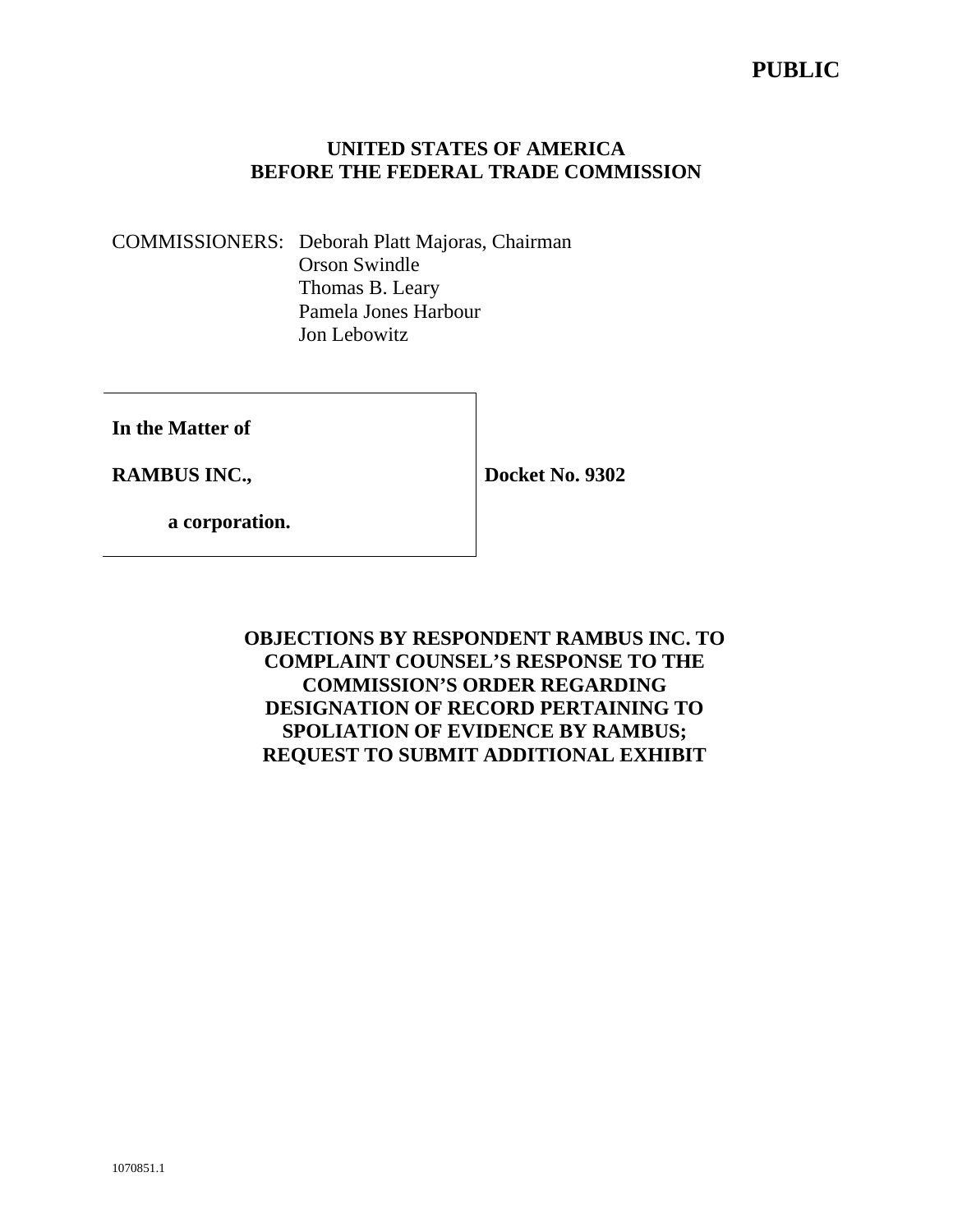On December 6, 2004, the Commission ordered the parties to submit a designation of the "portions of the record below" which each deemed relevant to the question of whether Rambus engaged in spoliation of evidence. Rambus timely filed a seven-page statement in response to the Commission's order. Rambus limited its statement to a description of the relevant evidence in the trial record.

In contrast, Complaint Counsel submitted a 23-page brief and over *200* pages of attachments. Complaint Counsel conceded in their brief that their submission contained more than a "designation of the record" below and addressed "other matters" not referenced in the Commission's December 6, 2004 order. *See* Brief at 2.

Rambus objects to Complaint Counsel's submission on the ground that it goes beyond far beyond the limited scope of the request by the Commission and appears to be an effort both to expand the scope of Complaint Counsel's appeal and to rely upon material that is outside the record. This is improper. *See In the Matter of Chester H. Roth*, 55 F.T.C. 1076, 1959 FTC LEXIS 21 at \*9 (1959) ("It is elementary that Commission decisions are to be founded upon the established record."). Rambus also disagrees with many of Complaint Counsel's arguments on their merits.

Complaint Counsel's brief also attached a brief submitted by Infineon Technologies in a pending federal district court action. *See* Brief at 3-4 and Attachments C-D. Rambus has recently filed a response in the federal court action to the brief submitted by Infineon. Rambus attaches that brief (in the redacted version that was filed on January 31, 2005) as Exhibit A and respectfully requests that the Commission accept the brief, *if* the Commission is going to consider the arguments and attachments previously submitted by Complaint Counsel.<sup>1</sup>

 $\overline{a}$ 

<sup>1</sup> As Rambus's response to the Infineon brief makes clear, there is no evidence that Rambus destroyed any documents that would have been "relevant and material to the disposition of the issues in this case. . . ," IDC 244, nor is there any evidence that such materials were ever deliberately targeted for destruction.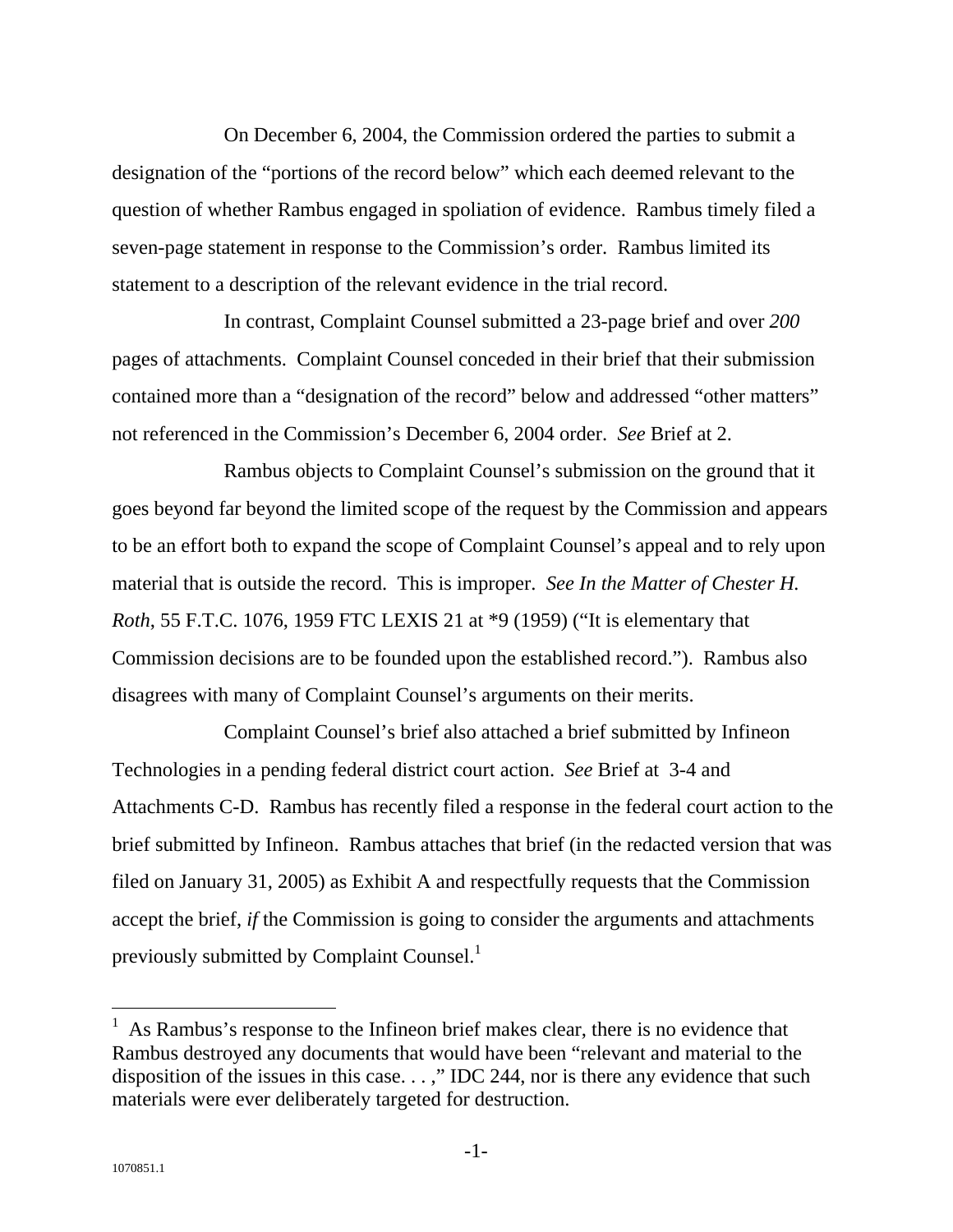Gregory P. Stone Steven M. Perry Peter A. Detre MUNGER, TOLLES & OLSON LLP 355 South Grand Avenue, 35th Floor Los Angeles, California 90071-1560 (213) 683-9100

\_\_\_\_\_\_\_\_\_\_\_\_\_\_\_\_\_\_\_\_\_\_\_\_\_\_\_\_\_\_\_

A. Douglas Melamed Kenneth A. Bamberger WILMER CUTLER PICKERING HALE AND DORR LLP 2445 M Street, N.W. Washington, D.C. 20037 (202) 663-6000

John M. Guaragna GRAY, CARY, WARE & FREIDENRICH LLP 1221 S. MoPac Expressway, Suite 400 Austin, Texas 78746 (512) 457-7125

Attorneys for Respondent Rambus Inc.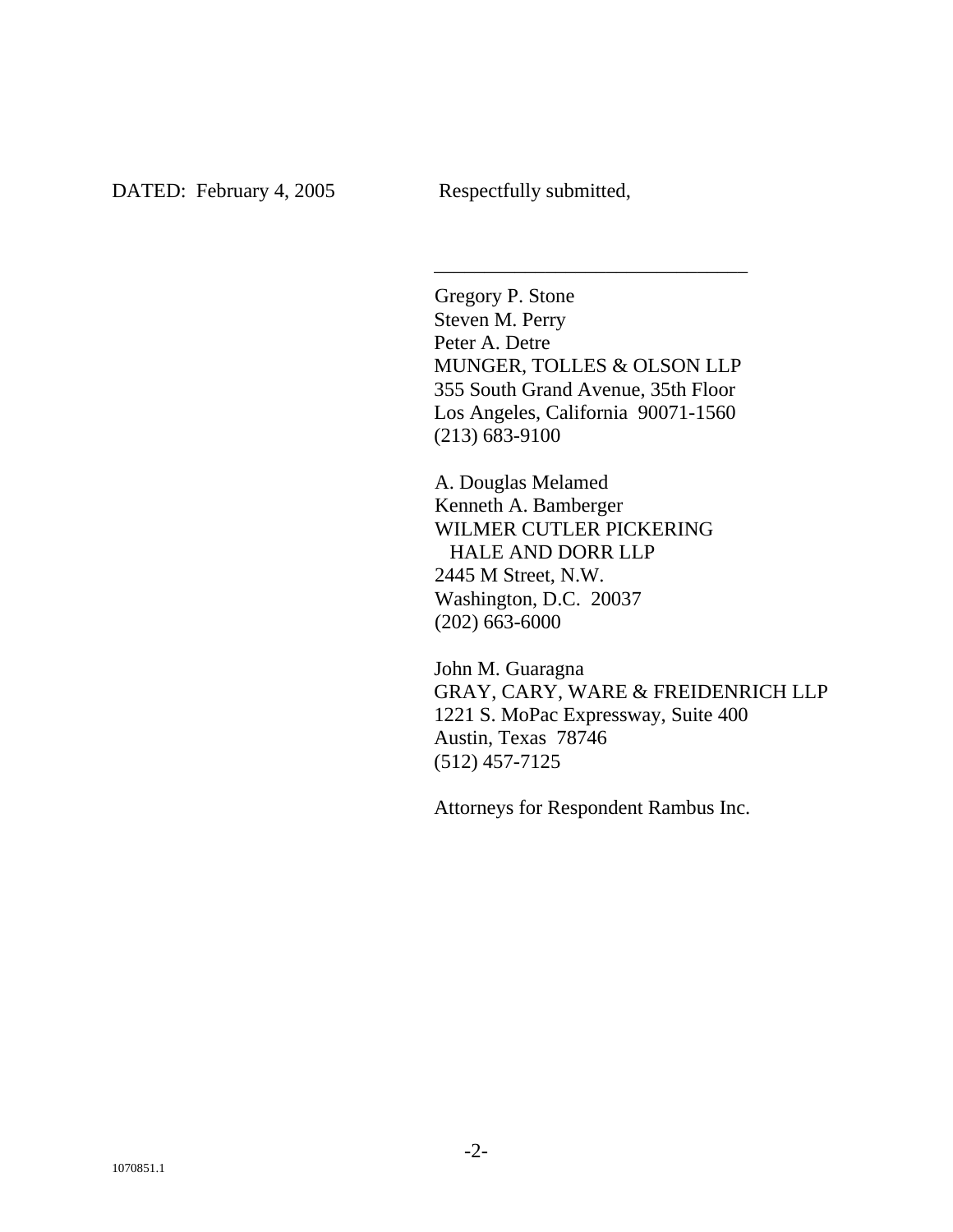#### UNITED STATES OF AMERICA BEFORE THE FEDERAL TRADE COMMISSION

In the Matter of

 $\overline{a}$ 

RAMBUS INCORPORATED, a corporation.

 $\overline{\phantom{a}}$ 

)

) Docket No. 9302

#### **CERTIFICATE OF SERVICE**

 I, Kenneth A. Bamberger, hereby certify that on February 4, 2005, I caused true and correct copies of the *Objections By Respondent Rambus Inc. to Complaint Counsel's Response to The Commission's Order Regarding Designation of Record Pertaining to Spoliation of Evidence By Rambus; Request to Submit Additional Exhibit*, to be served on the following persons by hand delivery:

Hon. Stephen J. McGuire Geoffrey Oliver, Esq. Chief Administrative Law Judge Assistant Director Federal Trade Commission Bureau of Competition Room H-112 Federal Trade Commission 600 Pennsylvania Avenue, N.W. 601 New Jersey Avenue, N.W. Washington, D.C. 20580 Washington, D.C. 20001

Donald S. Clark, Secretary Malcolm L. Catt, Esq. Federal Trade Commission Attorney Room H-159 Federal Trade Commission 600 Pennsylvania Avenue, N.W. 601 New Jersey Avenue, N.W. Washington, D.C. 20580 Washington, D.C. 20001

Kenneth A. Bamberger